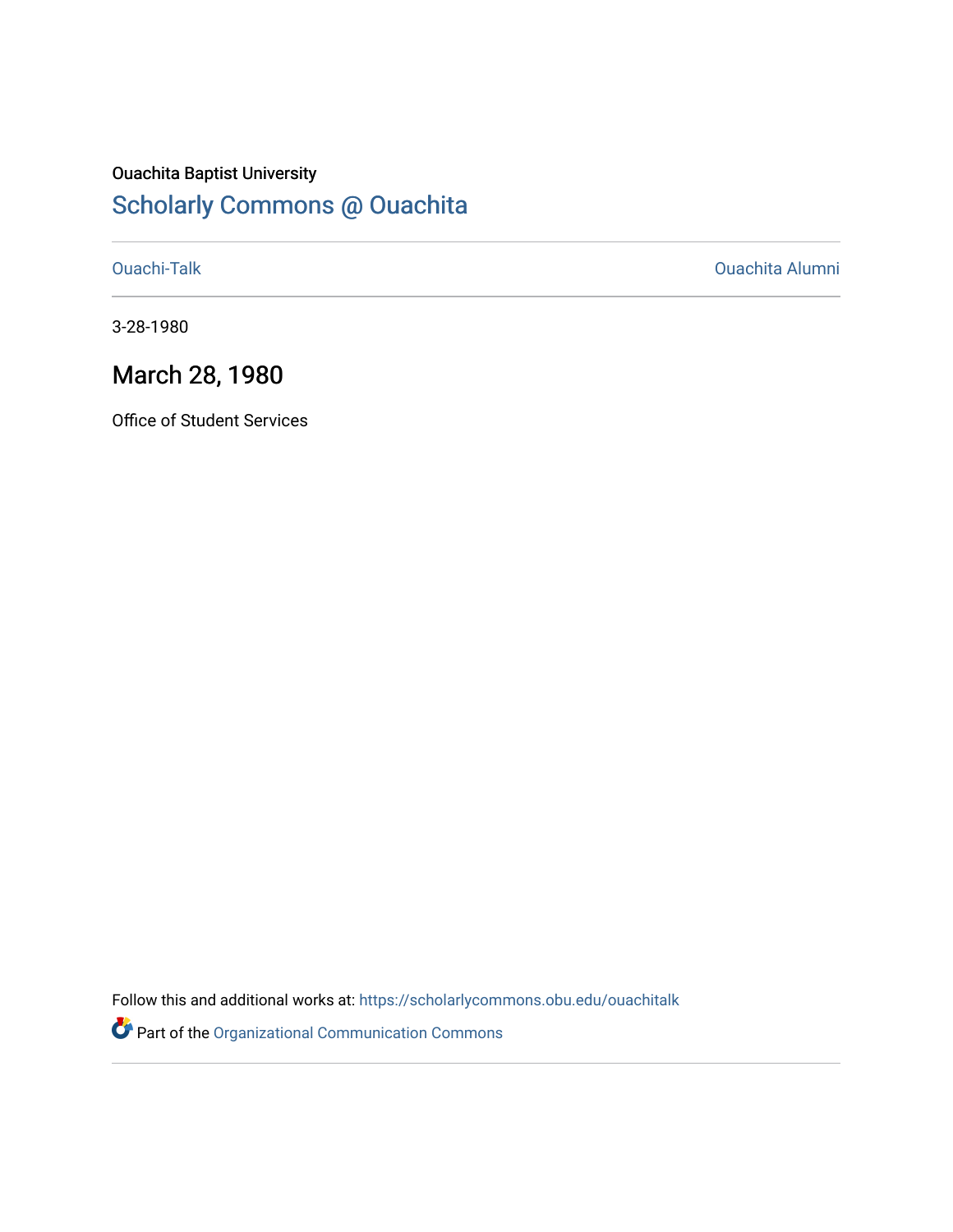

# OPERA WORKSHOP

presents

# Slovv Dusk

#### by

## Carlisle Floyd

Friday & Monday, March 28 & 1, 1980

Mabee Fine Arts Center

7:00PM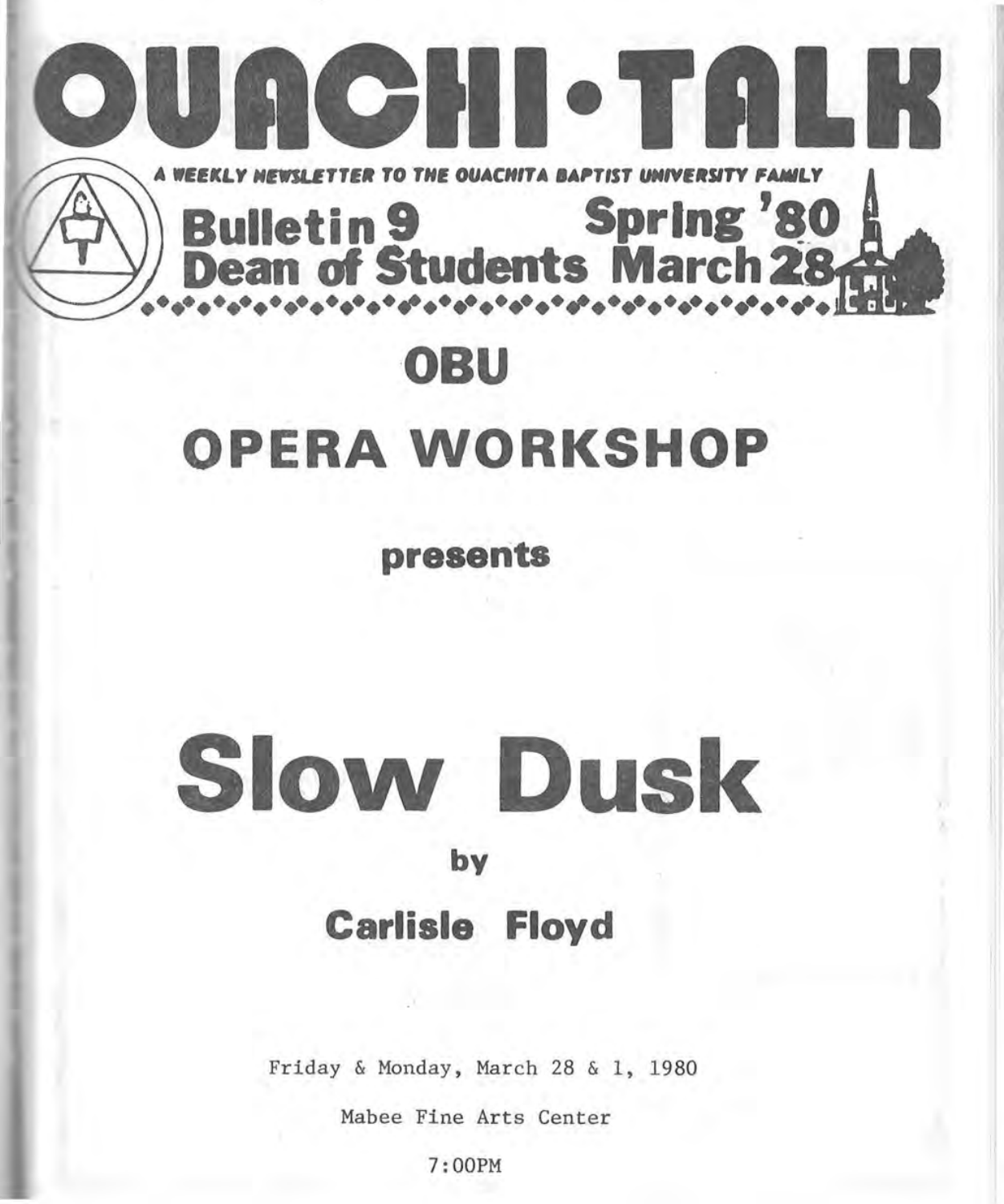#### MEN'S HOUSING SIGN UP FOR FALL '80

Harch 31 - April 3 had been set aside to allow you to reserve your present room for Fall, 1980. Simply complete and return the housing form to your R.A. before SPM on Thursday. First floor Daniel North and South are reserved for freshmen. If you do not reserve your present room, assignments to that room will be made on a first-come-request basis. Those wanting to change rooms can do this on first-come-basis from Monday, April 7 through Wednesday, April 9, in the'Dean of Students Office. Assignments to Conger will be made according to a waiting list. Anyone signing for Blake Hall must be willing to move when a vacancy occurs in another dorm. Blake will be used in 1980-81 only· as a temporary dorm until residents can be placed elsewhere.



Phares Raybon

April 1 - 12

featuring paintings

MFAC Gallery

Interested in being an RA?

Pick up application forms

in

Dean of Women or Dean of Students Office

LIMITED POSITIONS AVAILABLE



Sign up for Student Senate Executive positions (President, Vice Pres. for Internal Affairs, Vice Pres. for External Affairs, Secretary, and Treasurer) will be March 31 - April 4 in the lobby of ESC. Elections will be held Wednesday April 9.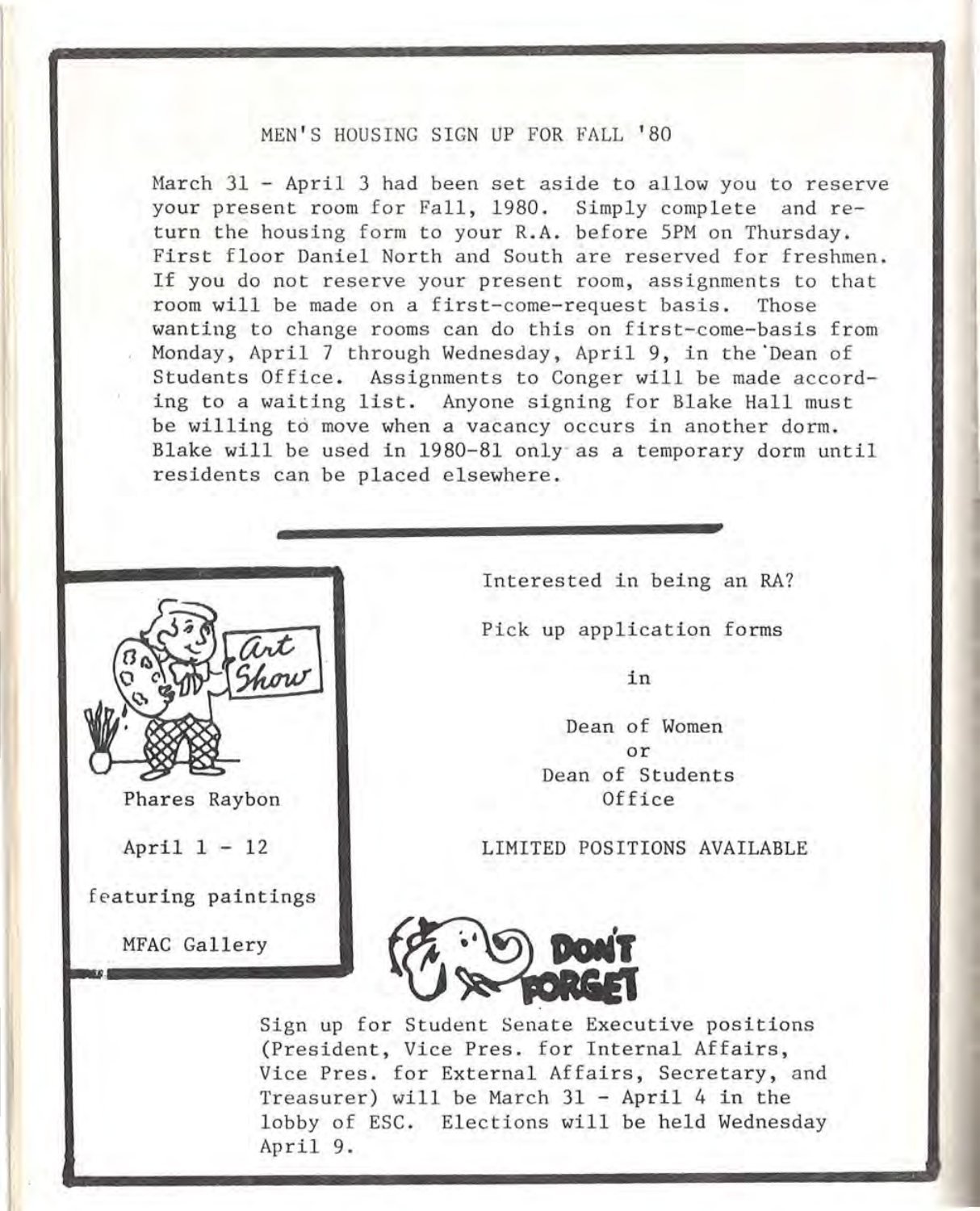# **UP·COMING EVENTS**

Friday, March 28 Opera Workshop, MFAC, 7PM SELF Classic Film Festival, Mitchell, 9PM David Jackson, Jr. Piano Recital, MFAC, llAM BSU Leadership Training Conference, ARK. TECH

Saturday, March 29 OBU Baseball, UCA, 1PM BSJ· Leadership Training Conference

Sunday, March 30 SELF Classic Film Festival, Mitchell, 9PM

Monday, March 31 Administrative Council Luncheon Alumni Room, NOON Sign-up for Senate Executive Offices, ESC Lobby Opera Workshop, MFAC, 7PM

Tuesday, April 1 Sr. Composition Recital, Stephen Hill, MFAC, 7PM OBU Baseball, HERE, lPM Sign-up for Senate Executive Offices, ESC Lobby

Wednesday, April 2 Sign-up for Student Senate Executive Offices, ESC Lobby Pat's Hatch, ESC Banq. Rm., 8:30PM

Thursday, April 3 Sign-up for Senate Executive Offices, ESC Lobby Ross Foundation Lecture, 8PM



Dr. Joseph Fletcher, a medical doctor, will be special guest for the Ross Foundation Lecture on Thursday, April 3. Dr. Fletcher deals with medical ethics and will be discussing such things as test tube babies, euthanasia, and clones in his lecture. The lecture will be in MFAC at 8PM.

> SELF presents CLASSIC FILM FESTIVAL

Friday, March 28 9PM "AFRICAN .QUEEN" Mitchell Auditorium

Sunday, March 30 9PM "CITIZEN KANE" Mitchell Auditorium

Admission: 50¢

THAT'S ENTERTAINMENT!!!



The Fellowship of Christian Athletes are in charge of the program for Chapel on April 1.